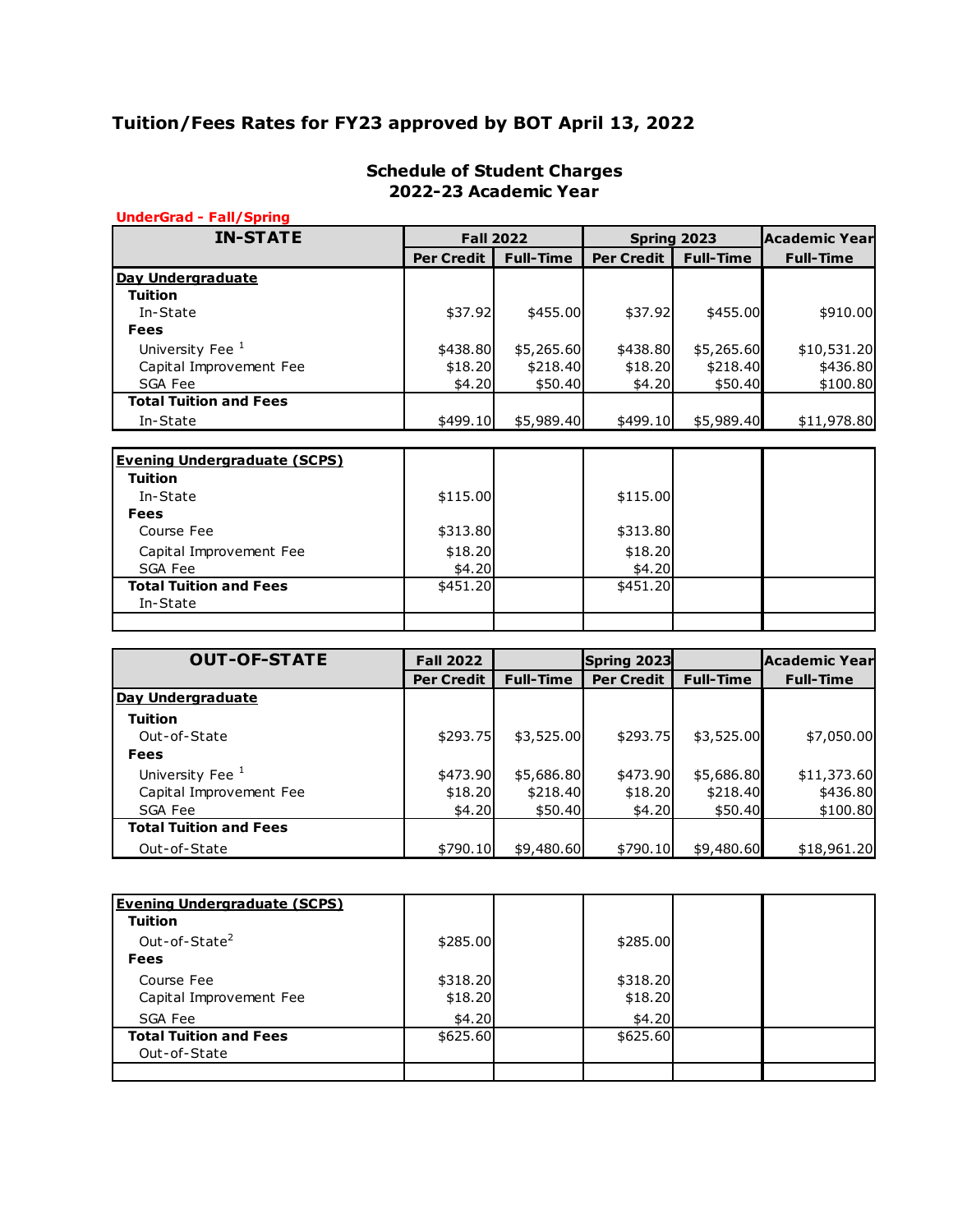|                                                                    | <b>Fall 2022</b> | Spring 2023                | <b>Academic Year</b> |
|--------------------------------------------------------------------|------------------|----------------------------|----------------------|
|                                                                    | <b>Full-Time</b> | <b>Full-Time</b>           | <b>Full-Time</b>     |
| Housing <sup>3</sup>                                               |                  |                            |                      |
| Bowditch - Premium Singles                                         | \$5,035.50       | \$5,035.50                 | \$10,071.00          |
| Bowditch - Doubles as Singles                                      | \$5,035.50       | \$5,035.50                 | \$10,071.00          |
| Bowditch - Doubles                                                 | \$5,035.50       | \$5,035.50                 | \$10,071.00          |
| Peabody - Doubles as Singles                                       | \$5,035.50       | \$5,035.50                 | \$10,071.00          |
| Peabody - Doubles                                                  | \$4,848.50       | \$4,848.50                 | \$9,697.00           |
| Atlantic Hall - Singles                                            | \$6,406.50       | \$6,406.50                 | \$12,813.00          |
| Atlantic Hall - Doubles as Singles                                 | \$6,406.50       | \$6,406.50                 | \$12,813.00          |
| Atlantic Hall- Double                                              | \$5,991.50       | \$5,991.50                 | \$11,983.00          |
| Marsh Hall - Doubles as Singles                                    | \$5,520.00       | \$5,520.00                 | \$11,040.00          |
| Marsh Hall - Doubles                                               | \$5,392.00       | \$5,392.00                 | \$10,784.00          |
| Viking Hall - Singles                                              | \$5,758.00       | \$5,758.00                 | \$11,516.00          |
| Viking Hall - Doubles                                              | \$5,509.50       | \$5,509.50                 | \$11,019.00          |
| Viking Hall - Suite Doubles                                        | \$5,632.50       | \$5,632.50                 | \$11,265.00          |
| Viking Hall - Suite Singles                                        | \$5,758.00       | \$5,758.00                 | \$11,516.00          |
| Meal Plans <sup>4</sup>                                            |                  |                            |                      |
| All Access Plan - 7 Day Silver Plan                                | \$2,090.00       | \$2,090.00                 | \$4,180.00           |
| All Access Plan - 7 Day Gold Plan                                  | \$2,290.00       | \$2,290.00                 | \$4,580.00           |
| All Access Plan - 7 Day Platinum Plan                              | \$2,430.00       | \$2,430.00                 | \$4,860.00           |
| Block Plan 1                                                       | \$430.00         | \$430.00                   | \$860.00             |
| Block Plan 2                                                       | \$780.00         | \$780.00                   | \$1,560.00           |
| Block Plan 3                                                       | \$1,220.00       | \$1,220.00                 | \$2,440.00           |
| Summer Meal Plan A - 10 meals                                      |                  |                            | \$80.00              |
| Summer Meal Plan B - 57 meals                                      |                  |                            | \$456.00             |
| Summer Meal Plan C - 114 meals                                     |                  |                            | \$912.00             |
| Summer Meal Plan D - 140 meals                                     |                  |                            | \$1,120.00           |
| <b>Application Fees</b>                                            |                  |                            |                      |
| Undergraduate Admissions                                           |                  | \$50.00                    |                      |
| Matriculation Fee -- new matriculated students (one-time)          |                  | \$275.00                   |                      |
| <b>Late Fees</b>                                                   |                  |                            |                      |
| Late Application for Undergraduate Degree                          |                  | \$50.00                    |                      |
| Late Payment (tuition and fees)                                    |                  | \$50.00/month              |                      |
| <b>Miscellaneous Fees</b>                                          |                  |                            |                      |
| Payment Plans (enrollment fee for TN)                              |                  | \$40.00/semester           |                      |
| Non-Credit Course Fee                                              |                  | Varies depending on course |                      |
| Institute Fee (winter session/summer)                              |                  | \$100.00 per institute     |                      |
| Hard copy of Transcript / Green Fee                                |                  | \$5.00                     |                      |
| Day School Nursing Resource Center Fee                             |                  | \$100.00 per course        |                      |
| Mass PIRG Fee (waivable each semester) <sup>5</sup>                | \$10.00          | \$10.00                    | \$20.00              |
| Records Fee-for non-matriculated students                          | \$10.00          | \$10.00                    | \$20.00              |
| Health Insurance -- (waivable) <sup>6</sup>                        |                  |                            | \$3,663.00           |
| Damage Deposit for Resident Students                               |                  |                            | \$50.00              |
| Liability Insurance for Nursing, OT and Athletic Training Students |                  |                            | \$15.00              |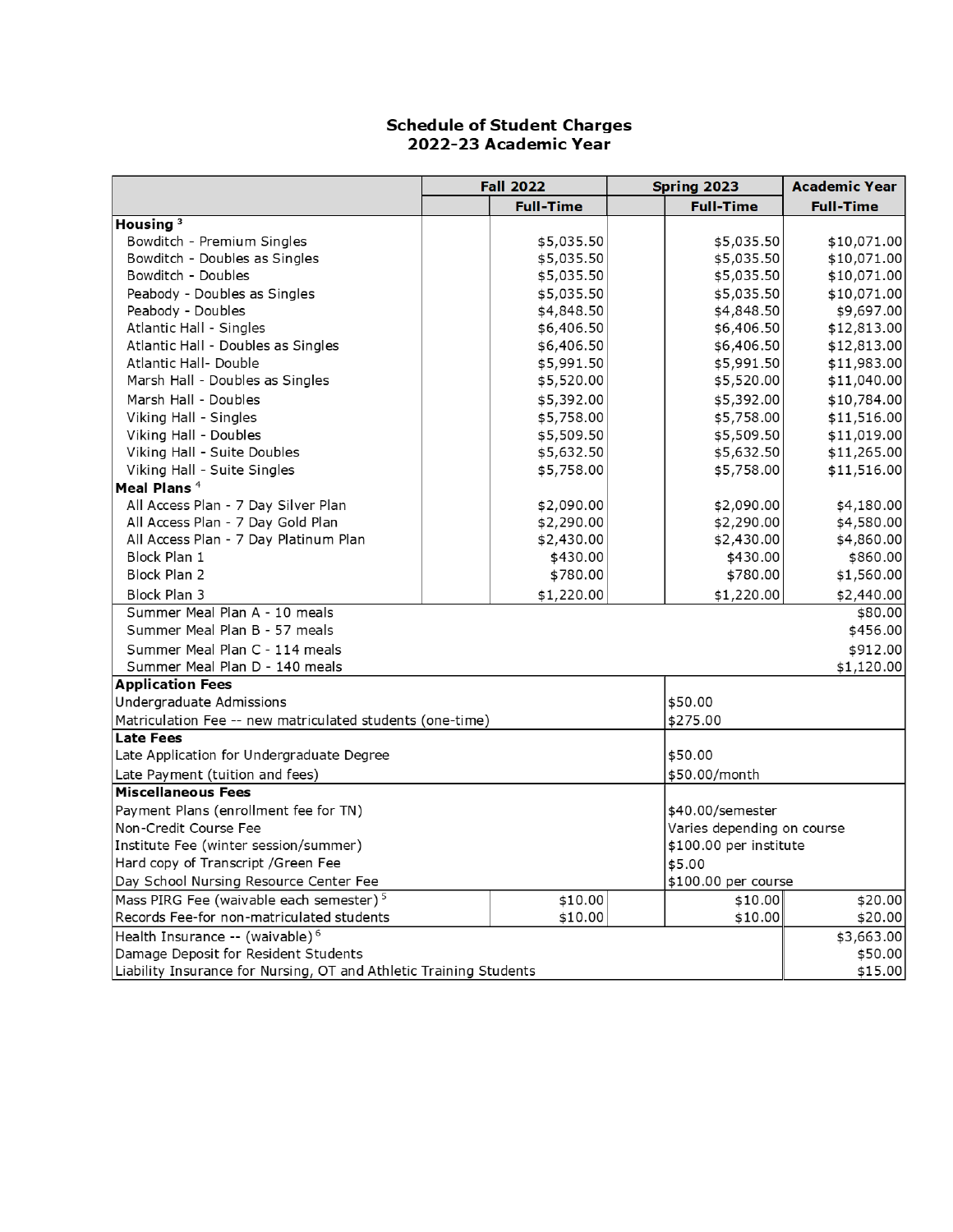|                                                                            | <b>Fall 2022</b> | Spring 2023                      | <b>Academic Year</b> |
|----------------------------------------------------------------------------|------------------|----------------------------------|----------------------|
|                                                                            | <b>Full-Time</b> | <b>Full-Time</b>                 | <b>Full-Time</b>     |
| Differential Fees for Undergraduate Programs                               |                  |                                  |                      |
| Art + Design $8$                                                           | \$125.00         | \$125.00                         | \$250.00             |
| Biology <sup>7</sup>                                                       | \$250.00         | \$250.00                         | \$500.00             |
| Business <sup>9</sup>                                                      | \$250.00         | \$250.00                         | \$500.00             |
| Chemistry <sup>8</sup>                                                     | \$250.00         | \$250.00                         | \$500.00             |
| Computer Science <sup>10</sup>                                             | \$250.00         | \$250.00                         | \$500.00             |
| Education <sup>10</sup>                                                    | \$125.00         | \$125.00                         | \$250.00             |
| Geography and Sustainability 10                                            | \$250.00         | \$250.00                         | \$500.00             |
| Geological Sciences <sup>10</sup>                                          | \$250.00         | \$250.00                         | \$500.00             |
| Nursing <sup>7</sup>                                                       | \$500.00         | \$500.00]                        | \$1,000.00           |
| Theatre (BA and BFA) <sup>10</sup>                                         | \$125.00         | \$125.00                         | \$250.00             |
| <b>Cohort Based Program Cost</b>                                           |                  |                                  |                      |
| Accelerated 2nd Degree for BSN Summer 2020 Cohort per credit <sup>11</sup> |                  |                                  | \$600.00             |
| Accelerated 2nd Degree for BSN Summer 2021 Cohort per credit <sup>11</sup> |                  |                                  | \$600.00             |
| Accelerated 2nd Degree for BSN Summer 2022 Cohort per credit 11            |                  |                                  | \$625.00             |
| Accelerated 2nd Degree for BSN Summer 2023 Cohort per credit 11            |                  |                                  | \$641.00             |
| <b>Parking Fees</b>                                                        |                  |                                  |                      |
| Resident Parking (Atlantic and Peabody lots)                               | \$300.00         | \$300.00                         | \$600.00             |
| Resident Parking (Marsh lot)                                               | \$175.00         | \$175.00                         | \$350.00             |
| Commuter Parking                                                           | \$82.50          | \$82.50                          | \$165.00             |
| <b>Parking Fines</b>                                                       |                  |                                  |                      |
| Various violations                                                         |                  | \$25.00 - \$125.00 per violation |                      |
| Violation Appeal Fee if appeal not granted                                 |                  | \$5.00 per violation             |                      |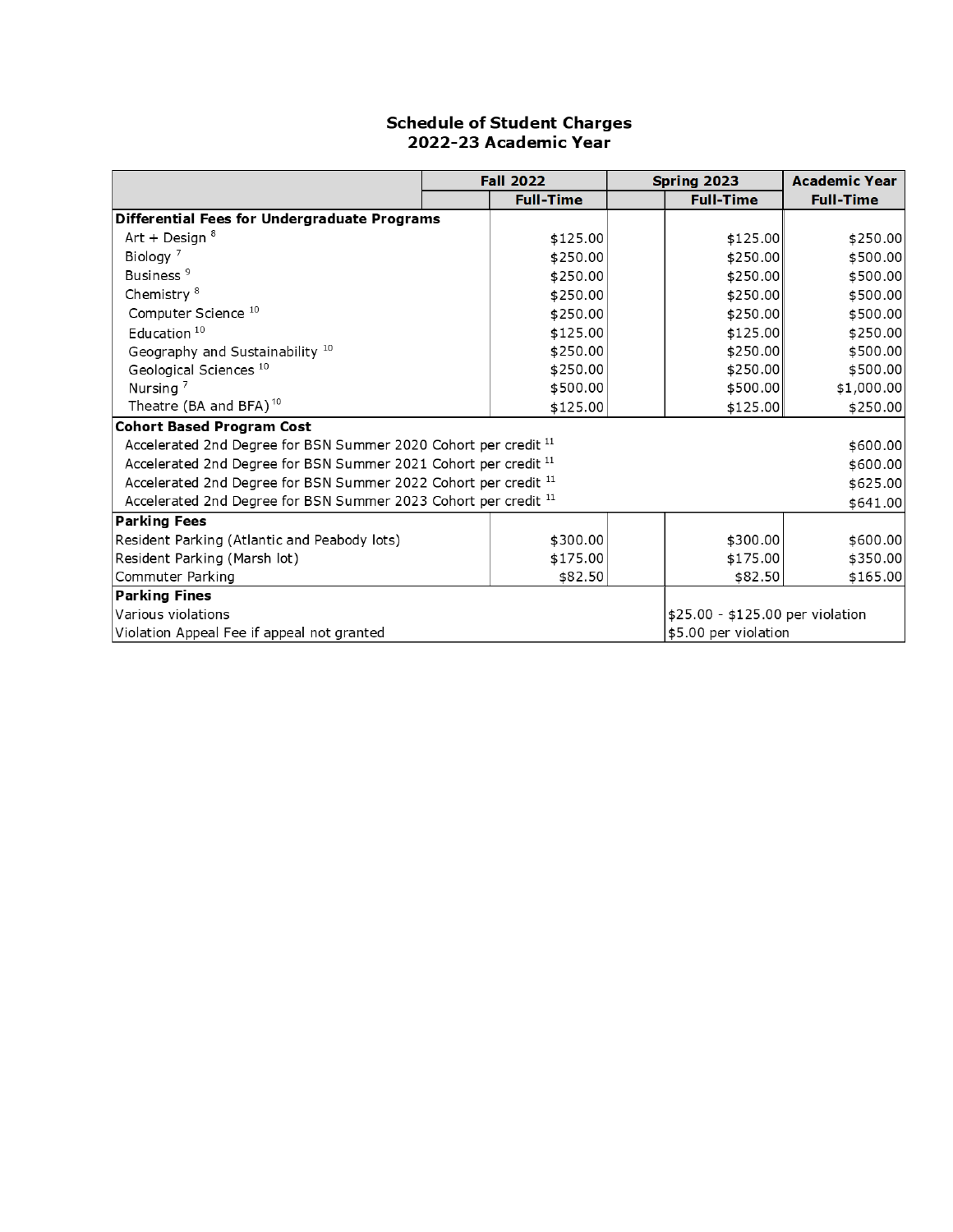#### **NOTES FOR FY2023**

- 1 The University Fee represents the fee anticipated for 2022-2023. Fees may change by action of the Board of Trustees.
- 2 The New England Regional program enables New England residents to enroll at out-ofstate New England public colleges and universities at a discount when enrolled in certain majors. For program details see salemstate.edu/nersp.
- 3 Housing rates include (1) \$20 per semester/\$40 per year Residence Hall Association Fee for all residence halls; and (2) \$380 per semester/\$760 per year Technology/Student Fee.
- 4 Meal Plans

The **All Access Plan** 7-Day Silver Plan will be the minimum required plan for students living in Peabody, Bowditch, Marsh or Viking Hall.

| <b>Plan Name</b>  | <b>Board</b><br><b>Meals</b> | Guest<br><b>Meals</b> | Dining<br><b>Dollars</b> | <b>Clipper</b><br><b>Card</b> | Cost per<br><b>Semester</b> |
|-------------------|------------------------------|-----------------------|--------------------------|-------------------------------|-----------------------------|
| IAII Access Plan  |                              |                       |                          |                               |                             |
| 7 Day Silver Plan | Unlimited                    |                       | \$0                      | \$50                          | \$2,090                     |
| 7 Day Gold Plan   | Unlimited                    |                       | \$150                    | \$100                         | \$2,290                     |
| 7 Day Platinum    | Unlimited                    |                       | \$300                    | \$100                         | \$2,430                     |

**Block Plan 1** will be the minimum required plan for all students living in Atlantic.

| <b>Plan Name</b>  | <b>Board</b><br><b>Meals</b> | Guest<br><b>Meals</b> | Dining<br><b>Dollars</b> | <b>Clipper</b><br><b>Card</b> | Cost per<br><b>Semester</b> |
|-------------------|------------------------------|-----------------------|--------------------------|-------------------------------|-----------------------------|
| <b>Block Plan</b> |                              |                       |                          |                               |                             |
| Block Plan 1      | 42                           |                       | \$100                    | \$25                          | \$430                       |
| Block Plan 2      | 60                           |                       | \$300                    | \$50                          | \$780                       |
| Block Plan 3      | 140                          |                       | \$200                    | \$50                          | \$1,220                     |

**Summer Meal Plans** are paid in one lump sum for various meal plan options for the summer.

- 5 Charged for all day students each semester. Student may opt out and have fee waived on line.
- 6 Charged for all students enrolled in at least 75 percent of a full-time course load. Student may opt out and have fee waived if covered by other health insurance. Fall 2022 prorated charge is \$TBD and spring 2023 proporated charge is \$TBD.
- 7 Annual additional fees beginning with academic year 2016-17 entrants to program (incoming or transfers).
- 8 Annual additional fees beginning with academic year 2017-18 entrants to program (incoming or transfers).
- 9 Annual additional fees beginning with academic year 2019-20 entrants to program (incoming or transfers).
- 10 Annual additional fees beginning with academic year 2022-23 entrants to program (incoming or transfers).
- 11 Accelerated 2nd Degree for Bachelor of Science, Nursing (BSN) is a cohort based program with a charge of Summer of 2020 entering cohort of \$600 per credit; Summer of 2021 entering cohort of \$600 per credit; Summer of 2022 entering cohort of \$625.00; Summer of 2023 entering cohort of \$641.00.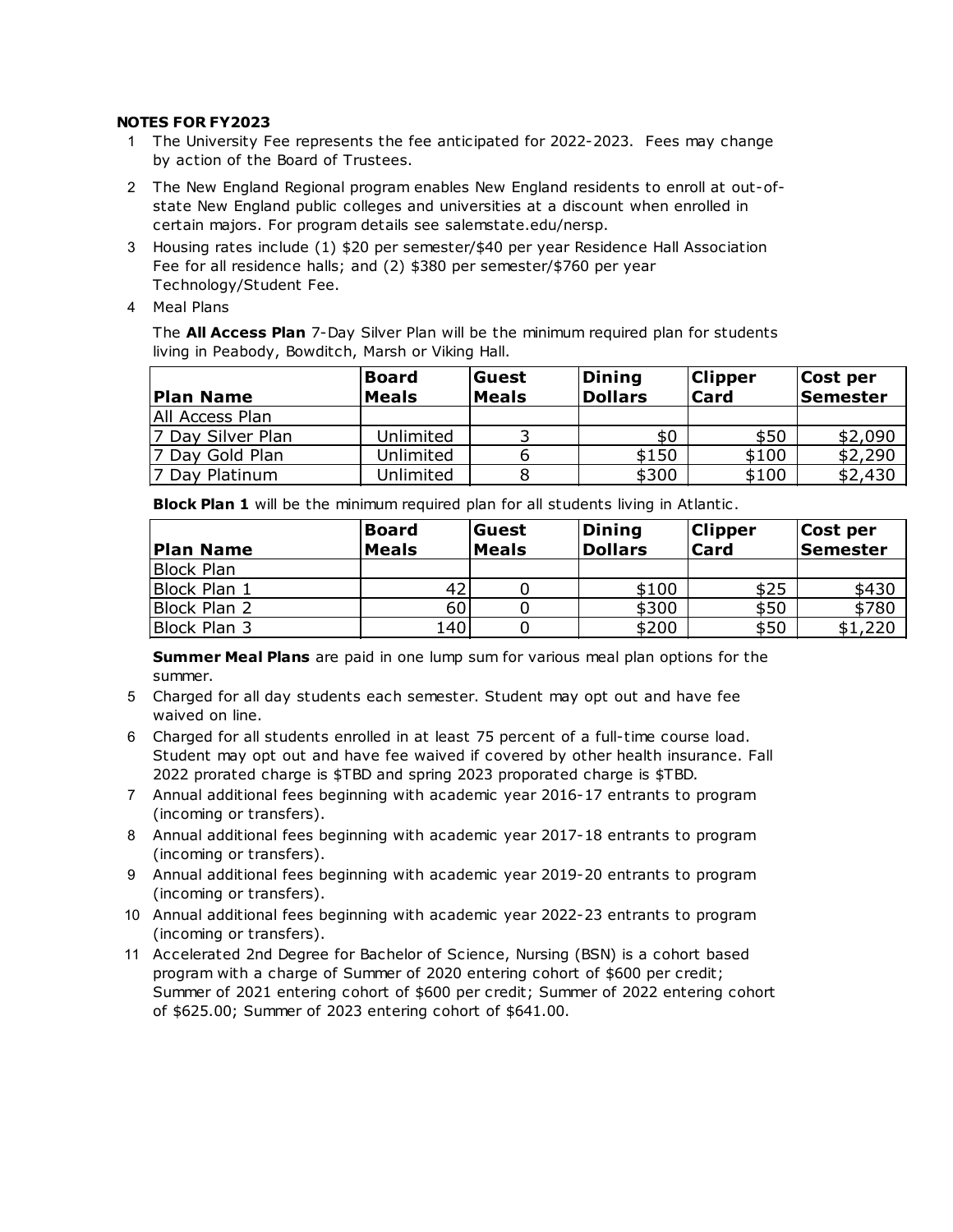| Summer                        |                   |                  |                   |                  |
|-------------------------------|-------------------|------------------|-------------------|------------------|
| <b>IN-STATE</b>               | Summer 2022       |                  | Summer 2023       |                  |
|                               | <b>Per Credit</b> | <b>Full-Time</b> | <b>Per Credit</b> | <b>Full-Time</b> |
| Undergraduate (SCPS)          |                   |                  |                   |                  |
| <b>Tuition</b>                |                   |                  |                   |                  |
| In-State                      | \$115.00          |                  | \$115.00          |                  |
| Fees                          |                   |                  |                   |                  |
| Course Fee                    | \$231.80          |                  | \$240.10          |                  |
| Capital Improvement Fee       | \$17.40           |                  | \$18.20           |                  |
| <b>Total Tuition and Fees</b> |                   |                  |                   |                  |
| In-State                      | \$364.20          |                  | \$373.30          |                  |

| <b>OUT-OF-STATE</b>           | Summer 2022       |                  | Summer 2023       |                  |  |
|-------------------------------|-------------------|------------------|-------------------|------------------|--|
|                               | <b>Per Credit</b> | <b>Full-Time</b> | <b>Per Credit</b> | <b>Full-Time</b> |  |
| Undergraduate (SCPS)          |                   |                  |                   |                  |  |
| Tuition                       |                   |                  |                   |                  |  |
| Out-of-State                  | \$250.00          |                  | \$250.00          |                  |  |
| Fees                          |                   |                  |                   |                  |  |
| Course Fee                    | \$231.80          |                  | \$243.60          |                  |  |
| Capital Improvement Fee       | \$17.40           |                  | \$18.20           |                  |  |
| <b>Total Tuition and Fees</b> |                   |                  |                   |                  |  |
| Out-of-State                  | \$499.20          |                  | \$511.80          |                  |  |
|                               |                   |                  |                   |                  |  |